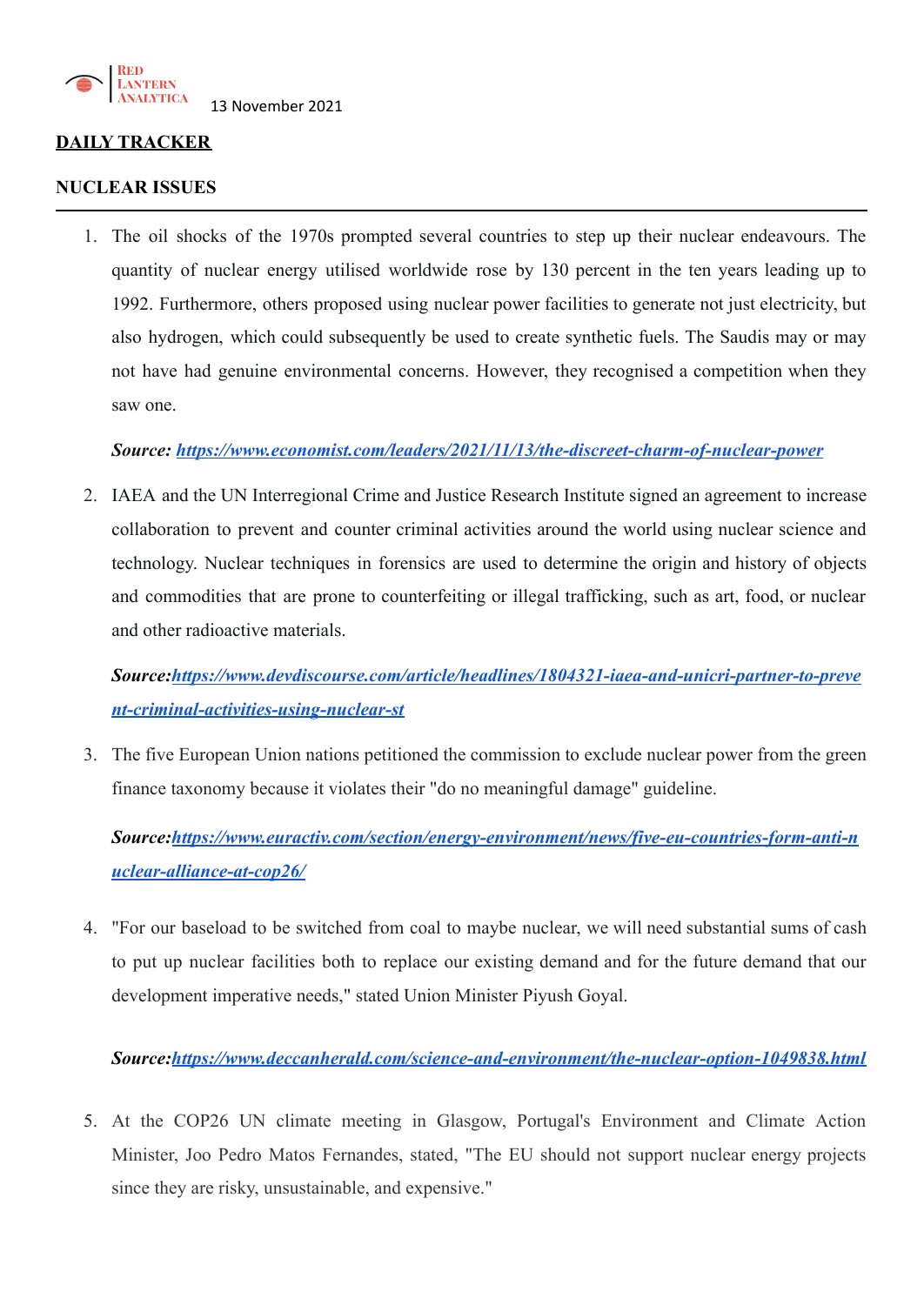

*Source:[https://www.euractiv.com/section/politics/short\\_news/portuguese-environment-minister-eu](https://www.euractiv.com/section/politics/short_news/portuguese-environment-minister-eu-should-not-fund-unsafe-nuclear-projects/) [-should-not-fund-unsafe-nuclear-projects/](https://www.euractiv.com/section/politics/short_news/portuguese-environment-minister-eu-should-not-fund-unsafe-nuclear-projects/)*

6. "It's been ten years. During those ten years, there has been a noticeable improvement in nuclear safety practises all around the world, "declared the International Atomic Energy Agency's (IAEA) Director General during a meeting on the Fukushima nuclear power plant accident. Leaders and scientists convened for a week at the IAEA headquarters in Vienna a decade after the disaster at the Japanese site to reflect on the nuclear community's reaction.

*Sources[:https://newseu.cgtn.com/news/2021-11-13/Ten-years-after-Fukushima-IAEA-says-nuclea](https://newseu.cgtn.com/news/2021-11-13/Ten-years-after-Fukushima-IAEA-says-nuclear-safety-has-strengthened-158NHA0gFCE/index.html) [r-safety-has-strengthened-158NHA0gFCE/index.html](https://newseu.cgtn.com/news/2021-11-13/Ten-years-after-Fukushima-IAEA-says-nuclear-safety-has-strengthened-158NHA0gFCE/index.html)*

7. On November 11, Germany, Luxembourg, Portugal, Denmark, and Austria came out against nuclear energy being classified as a climate-friendly source of power. The five nations published a declaration on the fringes of the United Nations climate meeting, COP26, in Glasgow. It comes at a time when the European Commission is working on a so-called EU taxonomy, which would identify what the EU believes to be "environmentally sustainable economic activity."

*Source:[https://frontline.thehindu.com/dispatches/european-union-split-on-listing-nuclear-energy](https://frontline.thehindu.com/dispatches/european-union-split-on-listing-nuclear-energy-as-green/article37456969.ece)[as-green/article37456969.ece](https://frontline.thehindu.com/dispatches/european-union-split-on-listing-nuclear-energy-as-green/article37456969.ece)*

8. As the United Nations Climate Change Conference (COP26) comes to a close and nations prepare to invest much more in decarbonizing their economy, the discussion over the role of nuclear energy in reaching net-zero ambitions heats up. Since the 1950s, nuclear power plants have been in operation. The process is simple: atoms are split, and the energy released warms water, producing steam that drives turbines that generate electricity.

# *Source:[https://www.aljazeera.com/economy/2021/11/12/is-nuclear-power-the-way-forward-to-com](https://www.aljazeera.com/economy/2021/11/12/is-nuclear-power-the-way-forward-to-combat-the-climate-crisis) [bat-the-climate-crisis](https://www.aljazeera.com/economy/2021/11/12/is-nuclear-power-the-way-forward-to-combat-the-climate-crisis)*

9. As he pointed out, nuclear reactors are extremely capital-intensive, yet nuclear fuel is both energy-dense and inexpensive, making them economically viable when operating at full capacity. As a result, it is a reliable alternative for coal as a baseload provider.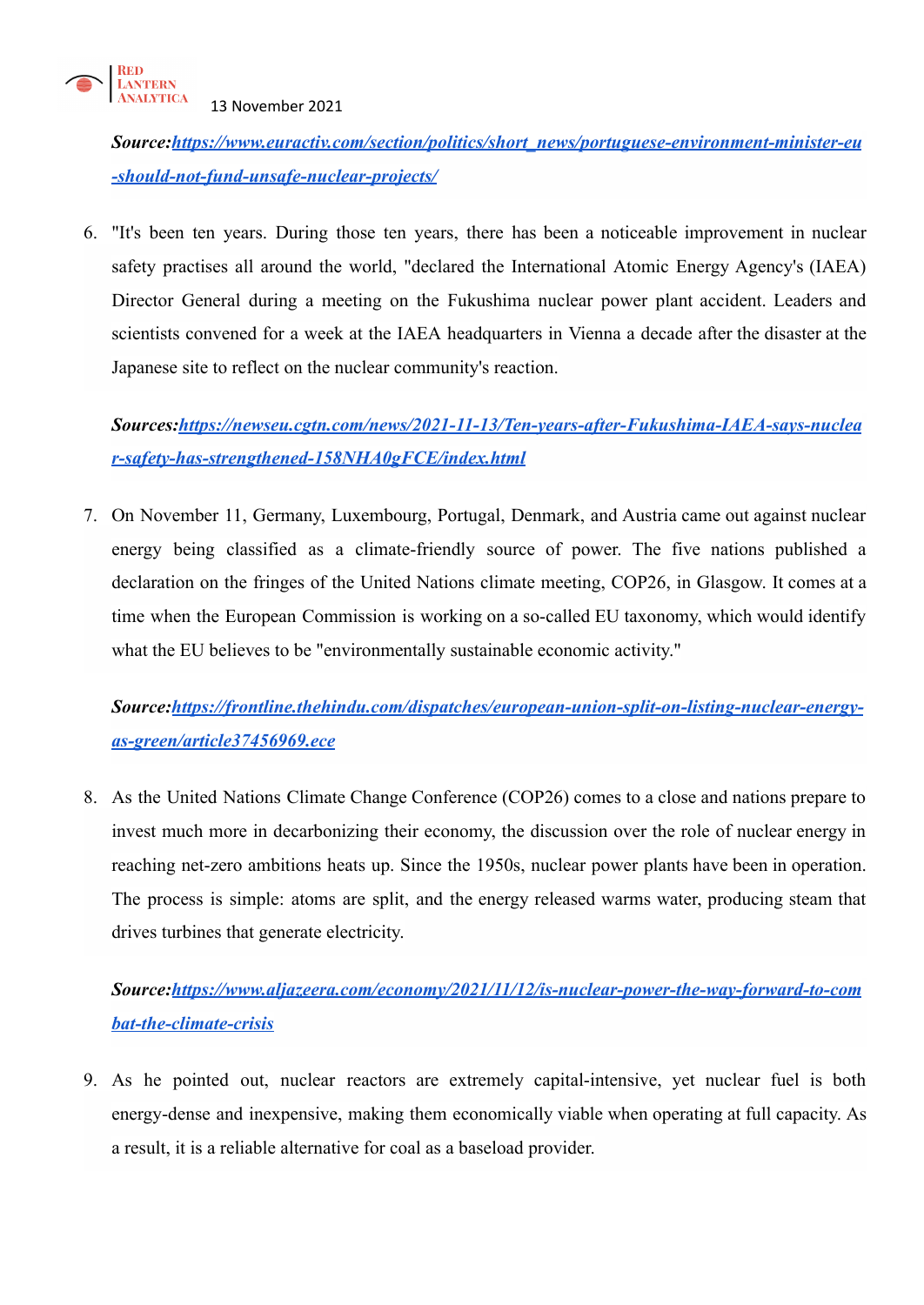

*Souce: <https://www.deccanherald.com/science-and-environment/the-nuclear-option-1049838.html>*

10. The director of the UN nuclear watchdog said on Friday that he has had no interaction with the new Iranian administration about many critical unresolved matters since it took office, which he described as "astonishing." Rafael Grossi, director-general of the International Atomic Energy Agency (IAEA), had hoped to visit Iran before the next meeting of the IAEA's Board of Governors on November 22, but expressed disappointment on Friday that no invitation had yet been received.

*Source:[https://www.timesofisrael.com/lack-of-contact-from-irans-government-astonishing-un-nuc](https://www.timesofisrael.com/lack-of-contact-from-irans-government-astonishing-un-nuclear-watchdog/) [lear-watchdog/](https://www.timesofisrael.com/lack-of-contact-from-irans-government-astonishing-un-nuclear-watchdog/)*

**\_\_\_\_\_\_\_\_\_\_\_\_\_\_\_\_\_\_\_\_\_\_\_\_\_\_\_\_\_\_\_\_\_\_\_\_\_\_\_\_\_\_\_\_\_\_\_\_\_\_\_\_\_\_\_\_\_\_\_\_\_\_\_\_\_\_\_\_\_\_\_\_\_\_\_\_\_\_\_\_**

## **MISSILES/BIO WEAPONS**

1. Concerned about a suspected Chinese military buildup across the Line of Actual Control (LAC), the Centre has approved the ambitious Char Dham road project, arguing that bigger roads are required to carry missiles such as the BrahMos and other military equipment. The important 900-kilometer-long Chardham project, approximately Rs 12,000 crore, intends to offer all-weather connection to four holy cities in Uttarakhand: Yamunotri, Gangotri, Kedarnath, and Badrinath.

*Source:[https://www.indiatvnews.com/news/india/india-planning-to-deploy-brahmos-missile-at-chi](https://www.indiatvnews.com/news/india/india-planning-to-deploy-brahmos-missile-at-china-border-supreme-court-uttarakhand-border-char-dham-project-latest-updates-744736) [na-border-supreme-court-uttarakhand-border-char-dham-project-latest-updates-744736](https://www.indiatvnews.com/news/india/india-planning-to-deploy-brahmos-missile-at-china-border-supreme-court-uttarakhand-border-char-dham-project-latest-updates-744736)*

2. Attempting to assuage concerns about landslides in Himalayan regions caused by the construction of the larger Chardham highway project, the government stated that all necessary steps had been taken to mitigate the disaster and that landslides had occurred in various parts of the country, not specifically due to road construction. The important 900-kilometer-long Chardham project, approximately Rs 12,000 crore, intends to offer all-weather connection to four holy cities in Uttarakhand: Yamunotri, Gangotri, Kedarnath, and Badrinath.

*Source:[https://www.indiatoday.in/india/story/chardham-project-supreme-court-army-indo-china-b](https://www.indiatoday.in/india/story/chardham-project-supreme-court-army-indo-china-border-1875812-2021-11-12) [order-1875812-2021-11-12](https://www.indiatoday.in/india/story/chardham-project-supreme-court-army-indo-china-border-1875812-2021-11-12)*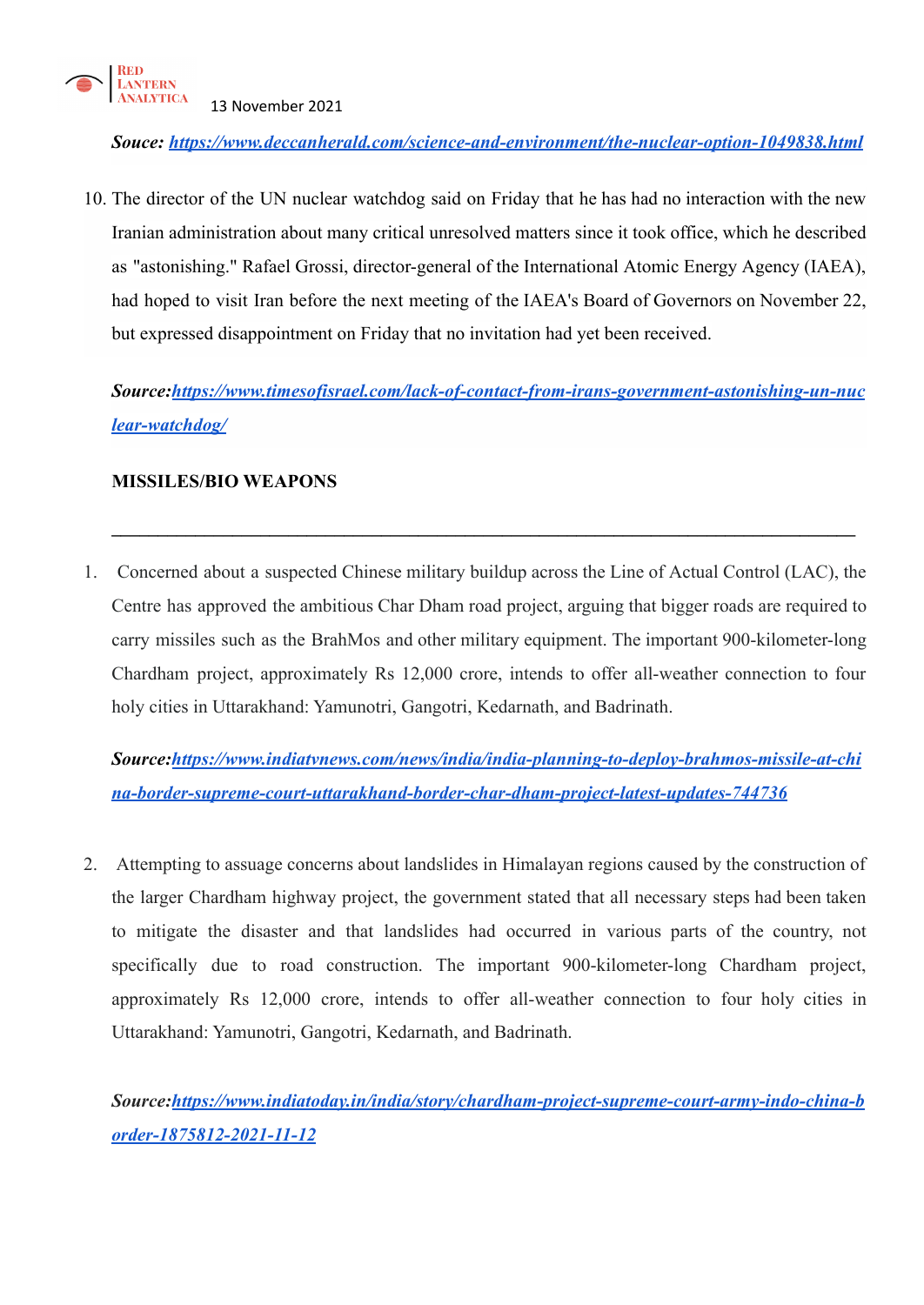

3. The Soviet Union launched Sputnik, the first artificial satellite, in 1957. Shocked Americans replied by establishing Nasa, but also by hastening their fledgling ballistic missile programme. The boring old "bomber gap" was replaced with the more persuasive (but equally fictitious) "missile gap," and US investment on new weapons increased dramatically.

## *Source:[https://www.bangkokpost.com/opinion/opinion/2214663/hypersonic-missiles-are-a-needles](https://www.bangkokpost.com/opinion/opinion/2214663/hypersonic-missiles-are-a-needless-complication) [s-complication](https://www.bangkokpost.com/opinion/opinion/2214663/hypersonic-missiles-are-a-needless-complication)*

4. In the August test, a Long March rocket sent an unknown spacecraft into low-Earth orbit, where it subsequently re-entered and glided — at breakneck speed — toward a target, but it fell short by more than ten miles. Members of the US military and intelligence community were taken aback by the tests, which led some US officials and experts to believe China is developing offensive missile technology — a "fractional orbital bombardment system" — capable of attacking the US.

# *Sources[:https://www.inverse.com/innovation/what-is-going-on-with-chinas-hypersonic-missile-test](https://www.inverse.com/innovation/what-is-going-on-with-chinas-hypersonic-missile-tests) [s](https://www.inverse.com/innovation/what-is-going-on-with-chinas-hypersonic-missile-tests)*

5. According to a Defense Department study on China released earlier this year, China's rapidly developing missile arsenal entails a large-scale rise in the size of its mission. The department has highlighted recent advances made by the People's Liberation Army Rocket Force (PLARF).

*Sources[:https://nationalinterest.org/blog/buzz/bidens-nightmare-challenge-countering-china%E2](https://nationalinterest.org/blog/buzz/bidens-nightmare-challenge-countering-china%E2%80%99s%C2%A0new-missiles-196169) [%80%99s%C2%A0new-missiles-196169](https://nationalinterest.org/blog/buzz/bidens-nightmare-challenge-countering-china%E2%80%99s%C2%A0new-missiles-196169)*

6. Northrop Grumman has completed the critical design evaluation of the US Missile Defense Agency's Hypersonic and Ballistic Tracking Space Sensor (HBTSS) prototype.The evaluation defines the company's technical methodology for precise and timely sensor coverage in order to destroy ballistic and hypersonic missiles.HBTSS satellites will offer continuous tracking and handoff to allow hostile missiles to be targeted.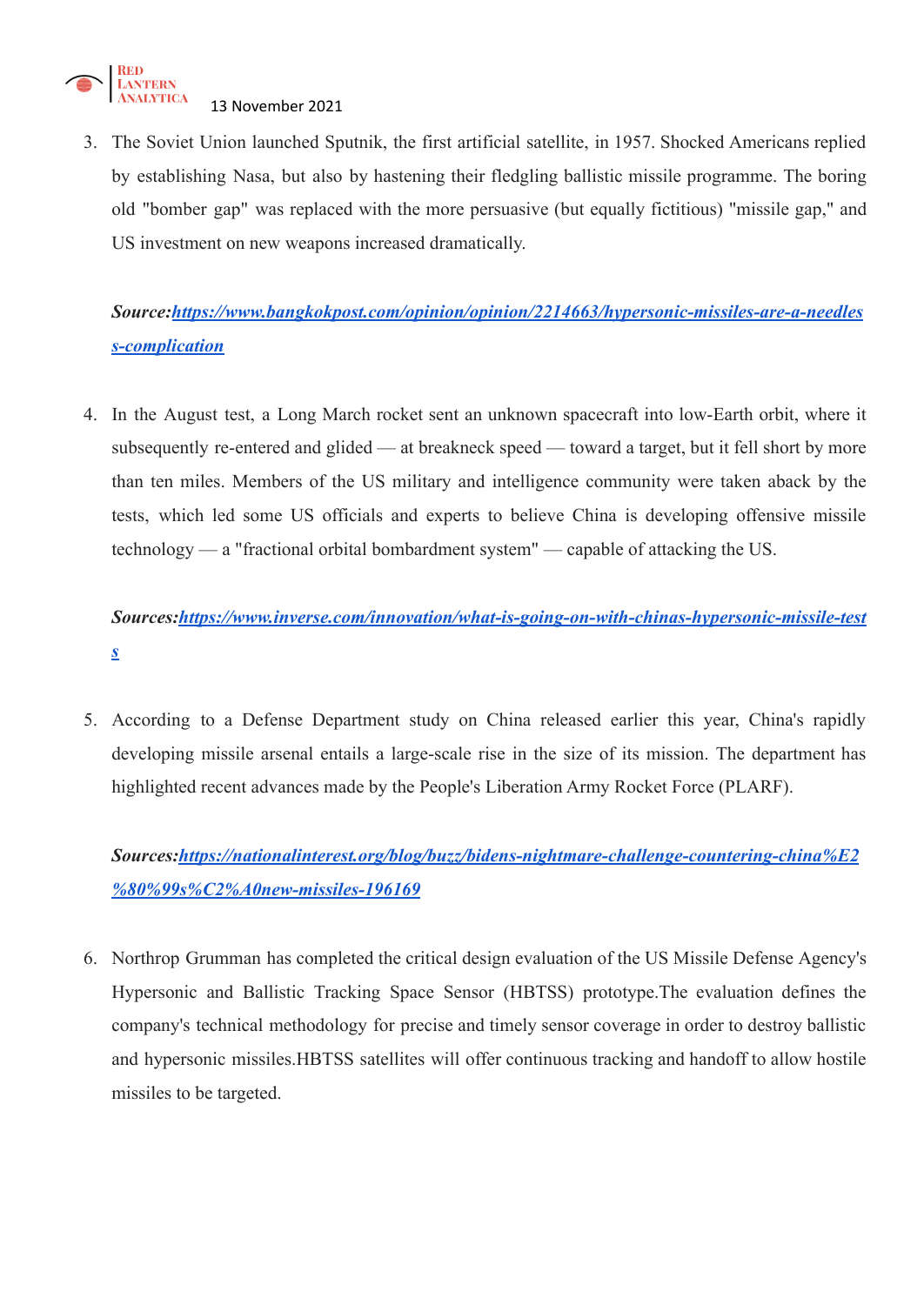

*Source:[https://www.shephardmedia.com/news/air-warfare/us-mda-prepares-hypersonic-and-ballis](https://www.shephardmedia.com/news/air-warfare/us-mda-prepares-hypersonic-and-ballistic-missile-d/) [tic-missile-d/](https://www.shephardmedia.com/news/air-warfare/us-mda-prepares-hypersonic-and-ballistic-missile-d/)*

7. According to Thomas Karako, senior scholar at the Washington, D.C.-based think tank Center for Strategic and International Studies (CSIS), the United States needs to deploy space-based sensors to counter China's new missiles. The policy advice comes after it was revealed last month that China had performed a hypersonic weapons test in pursuit of an Earth-orbiting system capable of evading US missile defences.

## *Source: <https://www.taiwannews.com.tw/en/news/4343155>*

8. Turkish Aerospace Industries has announced the development and integration of a directed infrared countermeasure system for the A400M international heavy transport aircraft. TAI announced in a Nov. 11 announcement that the DIRCM was installed into the A400M with the tail number MSN 105, claiming that the "A400M is safer now."

*Source:[https://www.defensenews.com/industry/2021/11/12/tai-installs-missile-destroyer-on-a400m](https://www.defensenews.com/industry/2021/11/12/tai-installs-missile-destroyer-on-a400m-aircraft/) [-aircraft/](https://www.defensenews.com/industry/2021/11/12/tai-installs-missile-destroyer-on-a400m-aircraft/)*

## **NUCLEAR PROLIFERATION**

1. In 2010, Jakob Kellenberger, then-President of the International Committee of the Red Cross, demonstrated extraordinary bravery by gathering all accredited ambassadors in Geneva and stating unequivocally that his organisation would be unable to provide the required international standards of humanitarian assistance to civilian populations if nuclear weapons were used. "The sheer idea that atomic bombs may be deployed, for whatever reason," he writes, "is enough to render any endeavour to safeguard noncombatants unreal."

**\_\_\_\_\_\_\_\_\_\_\_\_\_\_\_\_\_\_\_\_\_\_\_\_\_\_\_\_\_\_\_\_\_\_\_\_\_\_\_\_\_\_\_\_\_\_\_\_\_\_\_\_\_\_\_\_\_\_\_\_\_\_\_\_\_\_\_\_\_\_\_\_\_\_\_\_\_\_\_\_\_**

*Source:[https://www.europeanleadershipnetwork.org/commentary/the-environmental-dimension-of](https://www.europeanleadershipnetwork.org/commentary/the-environmental-dimension-of-the-use-of-nuclear-weapons/) [-the-use-of-nuclear-weapons/](https://www.europeanleadershipnetwork.org/commentary/the-environmental-dimension-of-the-use-of-nuclear-weapons/)*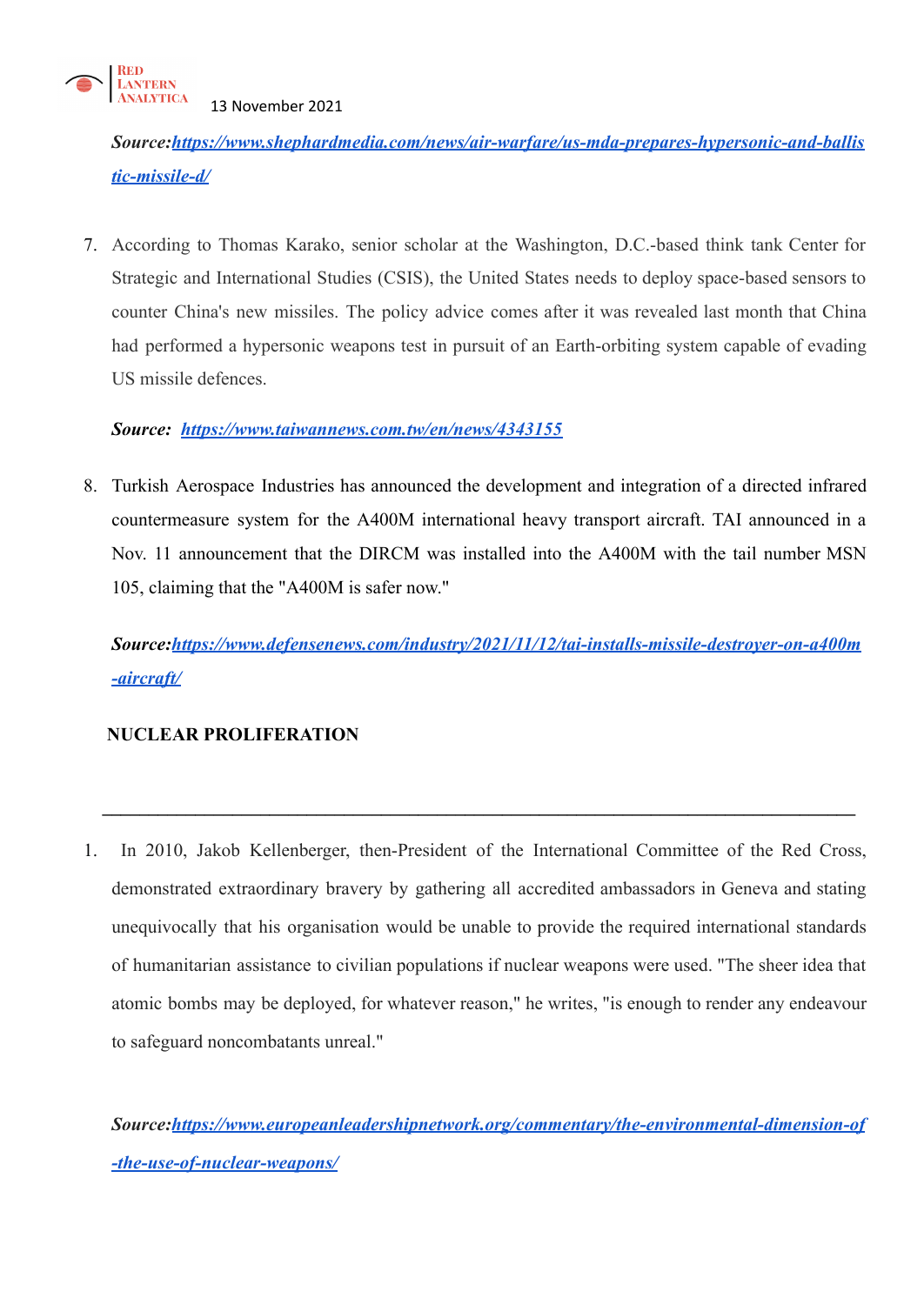

2. Almost nothing hinted that former South African President Frederik Willem de Klerk would be the guy to bring apartheid to an end. He was born into a family of apartheid leaders, became a member of Parliament in 1972, and was involved in—even approving of—all the evil performed under apartheid while serving in a number of cabinet positions. However, while president, de Klerk surprised the world in February 1990 by lifting the ban on opposition political parties, including the African National Congress, and releasing political prisoners, including Nelson Mandela, with whom he would eventually share the Nobel Peace Prize.

# *Source:[https://thebulletin.org/2021/11/fw-de-klerk-who-ended-south-african-apartheid-leaves-ano](https://thebulletin.org/2021/11/fw-de-klerk-who-ended-south-african-apartheid-leaves-another-legacy-nuclear-disarmament/) [ther-legacy-nuclear-disarmament/](https://thebulletin.org/2021/11/fw-de-klerk-who-ended-south-african-apartheid-leaves-another-legacy-nuclear-disarmament/)*

3. The frigate will be in service from November 13 to December 14, 2021. Bayern is part of monitoring the UN Security Council sanctions imposed on North Korea. The frigate is acting as the UN's eyes and ears in this area. It is gathering evidence on unlawful cargo transfers on the high seas as well as the networks that facilitate such transfers. It reports suspicious actions and violations to the Enforcement Coordination Cell (ECC), which then reports them to the United Nations Security Council's Group of Experts.

## *Sources[:https://www.auswaertiges-amt.de/en/aussenpolitik/regionaleschwerpunkte/asien/sanktion](https://www.auswaertiges-amt.de/en/aussenpolitik/regionaleschwerpunkte/asien/sanktionen-nordkorea/2495750) [en-nordkorea/2495750](https://www.auswaertiges-amt.de/en/aussenpolitik/regionaleschwerpunkte/asien/sanktionen-nordkorea/2495750)*

4. The AUKUS treaty, unveiled in September, is intended to enhance collaboration on defence technology, the most visible of which are eight nuclear-powered submarines that the United States and the United Kingdom would assist Australia in developing.

*Source:[https://www.businessinsider.in/international/news/australias-new-nuclear-powered-subs-a](https://www.businessinsider.in/international/news/australias-new-nuclear-powered-subs-are-decades-away-but-its-already-hinting-about-where-it-will-use-them/articleshow/87655983.cms) [re-decades-away-but-its-already-hinting-about-where-it-will-use-them/articleshow/87655983.cms](https://www.businessinsider.in/international/news/australias-new-nuclear-powered-subs-are-decades-away-but-its-already-hinting-about-where-it-will-use-them/articleshow/87655983.cms)*

5. According to Stanford researcher Thomas Fingar, when President Joe Biden meets with his Chinese counterpart President Xi Jinping next week, they will both want to demonstrate to the world that the two nations have shared and comparable goals and that collaboration is achievable.

*Source: <https://news.stanford.edu/2021/11/12/expect-biden-xi-virtual-summit/>*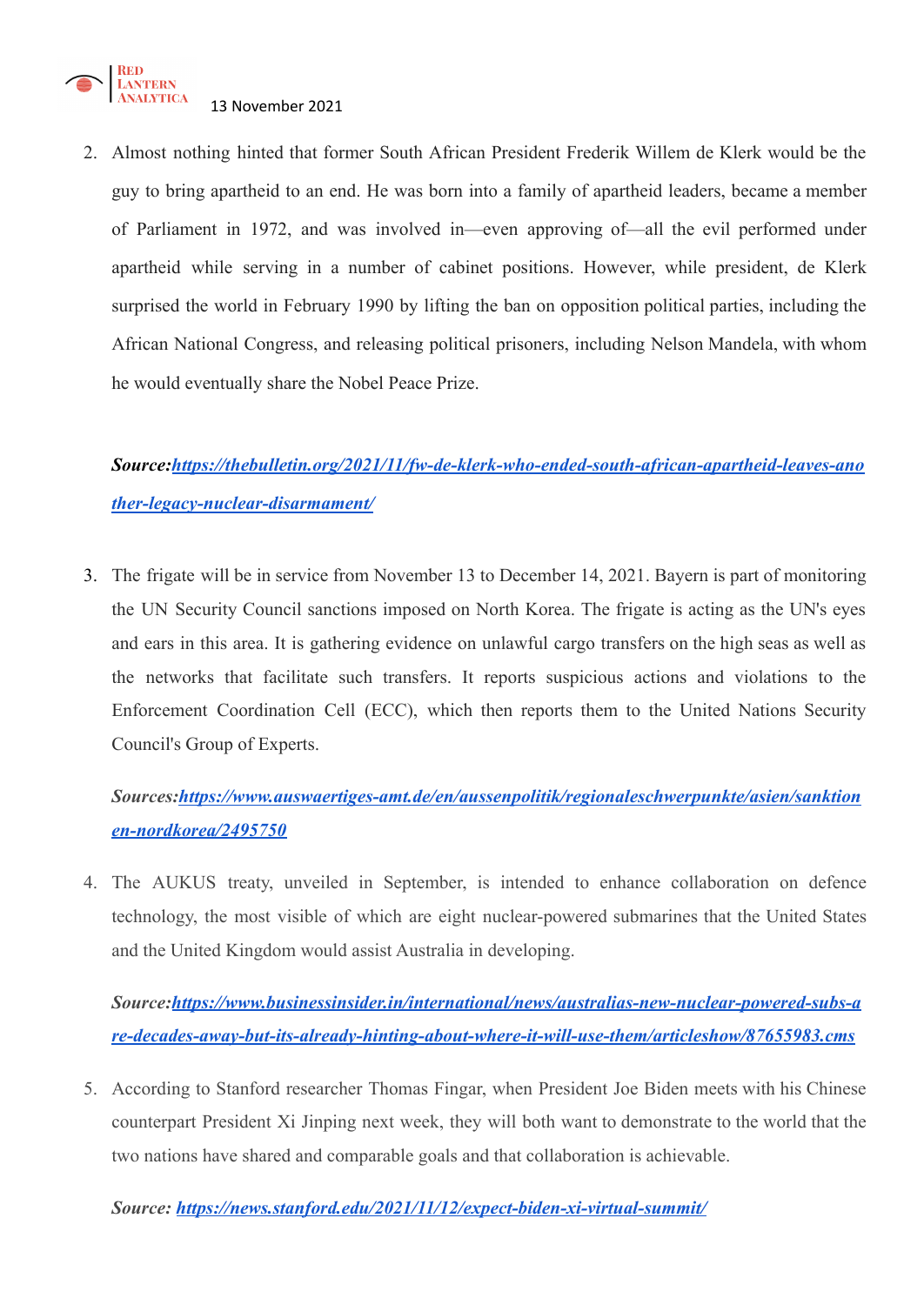

## **UN REFORMS**

1. A memorandum has been signed between Minister of Economy of Georgia Natia Turnava, Resident Representative of the UNDP Development Program in Georgia Nick Beresford and Deputy Head of the British Mission in Georgia Claire Allbless. It supports reforms in the Ministry of Economy of the republic. The Ministry of Economy will be assisted by the British government and UNDP in planning, monitoring and policy evaluation.

**\_\_\_\_\_\_\_\_\_\_\_\_\_\_\_\_\_\_\_\_\_\_\_\_\_\_\_\_\_\_\_\_\_\_\_\_\_\_\_\_\_\_\_\_\_\_\_\_\_\_\_\_\_\_\_\_\_\_\_\_\_\_\_\_\_\_\_\_\_\_\_\_\_\_\_\_\_\_\_\_\_**

## *Source: <https://vestnikkavkaza.net/news/UN-to-help-Georgia-reform-Ministry-of-Economy.html>*

2. The International Solar Alliance (ISA), led by India, and the United Nations Framework Convention on Climate Change (UNFCCC) signed a memorandum of understanding on Friday at the COP26 climate summit in Glasgow, agreeing to collaborate and support countries in implementing ambitious national climate action in line with global efforts.

*Source:[https://www.moneycontrol.com/news/business/india-led-international-solar-alliance-signs](https://www.moneycontrol.com/news/business/india-led-international-solar-alliance-signs-un-pact-at-cop26-in-glasgow-7714501.html)[un-pact-at-cop26-in-glasgow-7714501.html](https://www.moneycontrol.com/news/business/india-led-international-solar-alliance-signs-un-pact-at-cop26-in-glasgow-7714501.html)*

3. On Thursday, UN Special Envoy Hans Grundberg indicated that a UN-led political process might still be part of a long-term solution to Yemen's conflict. According to a UN report, Grundberg told members of the UN Security Council (UNSC) via teleconference at a UNSC meeting about his three-day journey to the Taiz governorate, where he had meetings in Taiz city, Turbah, and Mokha. Grundberg also emphasised the urgent necessity to end the war.

*Source:[https://www.republicworld.com/world-news/rest-of-the-world-news/yemen-un-special-envo](https://www.republicworld.com/world-news/rest-of-the-world-news/yemen-un-special-envoy-briefs-security-council-highlights-urgency-to-end-conflict.html) [y-briefs-security-council-highlights-urgency-to-end-conflict.html](https://www.republicworld.com/world-news/rest-of-the-world-news/yemen-un-special-envoy-briefs-security-council-highlights-urgency-to-end-conflict.html)*

4. The head of the UN nuclear watchdog said on Friday that he has had no interaction with the new Iranian administration about many critical unresolved matters since it took office, which he described as "astonishing." Rafael Grossi, director-general of the International Atomic Energy Agency (IAEA), had hoped to visit Iran before the next meeting of the IAEA's Board of Governors on November 22, but expressed disappointment on Friday that no invitation had yet been received.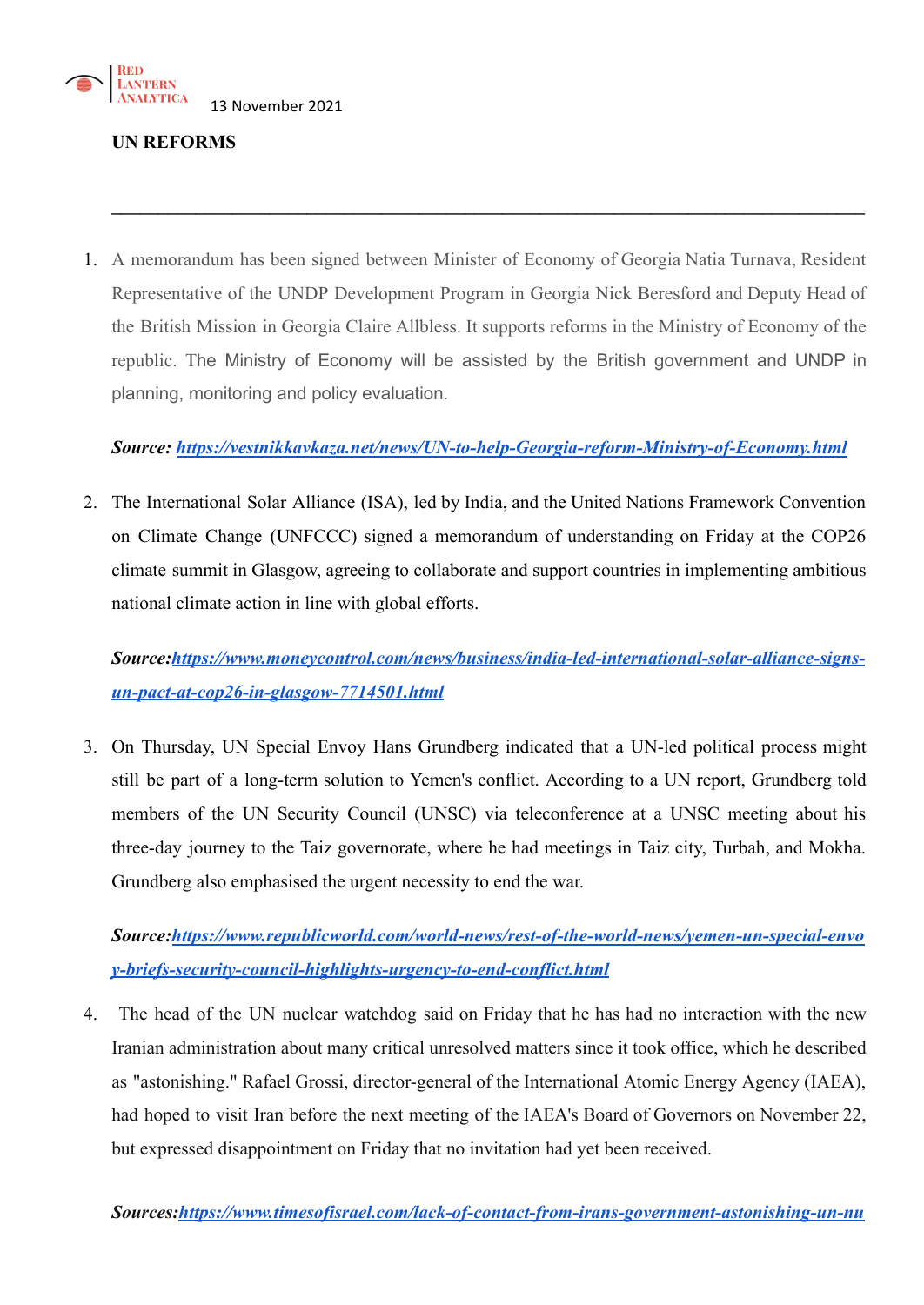

### *[clear-watchdog/](https://www.timesofisrael.com/lack-of-contact-from-irans-government-astonishing-un-nuclear-watchdog/)*

5. More than 150 people have been relocated as a result of flash floods in Libya's eastern towns earlier this month. Floods have destroyed homes and significantly harmed the supply of basic services such as shelter, water, food, and healthcare in the impacted communities.

# *Source:[https://reliefweb.int/report/libya/un-agencies-respond-rapidly-aid-flood-affected-populatio](https://reliefweb.int/report/libya/un-agencies-respond-rapidly-aid-flood-affected-population-eastern-libya-enar) [n-eastern-libya-enar](https://reliefweb.int/report/libya/un-agencies-respond-rapidly-aid-flood-affected-population-eastern-libya-enar)*

6. Olivier De Schutter, the United Nations Special Rapporteur on extreme poverty and human rights, slammed Lebanese Central Bank Governor Riad Salameh on Friday for failing to recognise the bank's involvement in the country's catastrophic economic situation. "The participation of commercial banks and the Central Bank [BDL] has been extremely troublesome," said De Schutter to Al Jazeera.

## *Source:[https://www.aljazeera.com/economy/2021/11/12/un-rep-slams-lebanon-central-bank-chief](https://www.aljazeera.com/economy/2021/11/12/un-rep-slams-lebanon-central-bank-chief-over-economic-crisis)[over-economic-crisis](https://www.aljazeera.com/economy/2021/11/12/un-rep-slams-lebanon-central-bank-chief-over-economic-crisis)*

7. An independent United Nations envoy told Reuters in an interview that Lebanese government officials have no sense of urgency and are not accepting responsibility for an economic catastrophe that has "brutally impoverished" the populace.

# *Source:[https://www.reuters.com/world/middle-east/lebanese-government-fantasy-land-amid-crisis](https://www.reuters.com/world/middle-east/lebanese-government-fantasy-land-amid-crisis-un-envoy-says-2021-11-12/)[un-envoy-says-2021-11-12/](https://www.reuters.com/world/middle-east/lebanese-government-fantasy-land-amid-crisis-un-envoy-says-2021-11-12/)*

8. Today, there is audible wrath from activists and demonstrators who are upset that the last hours of this climate conference have not resulted in the binding promises they desire.

# *Sources[:https://www.npr.org/2021/11/12/1055366601/negotiators-are-in-the-home-stretch-on-the-f](https://www.npr.org/2021/11/12/1055366601/negotiators-are-in-the-home-stretch-on-the-final-day-of-un-climate-conference) [inal-day-of-un-climate-conference](https://www.npr.org/2021/11/12/1055366601/negotiators-are-in-the-home-stretch-on-the-final-day-of-un-climate-conference)*

9. According to summit observers, incremental progress was achieved overnight Nov. 11 on finalising the parameters for worldwide trading of carbon reductions at the UN Climate Change Conference in Glasgow. However, there were growing concerns that important countries were still deadlocked on